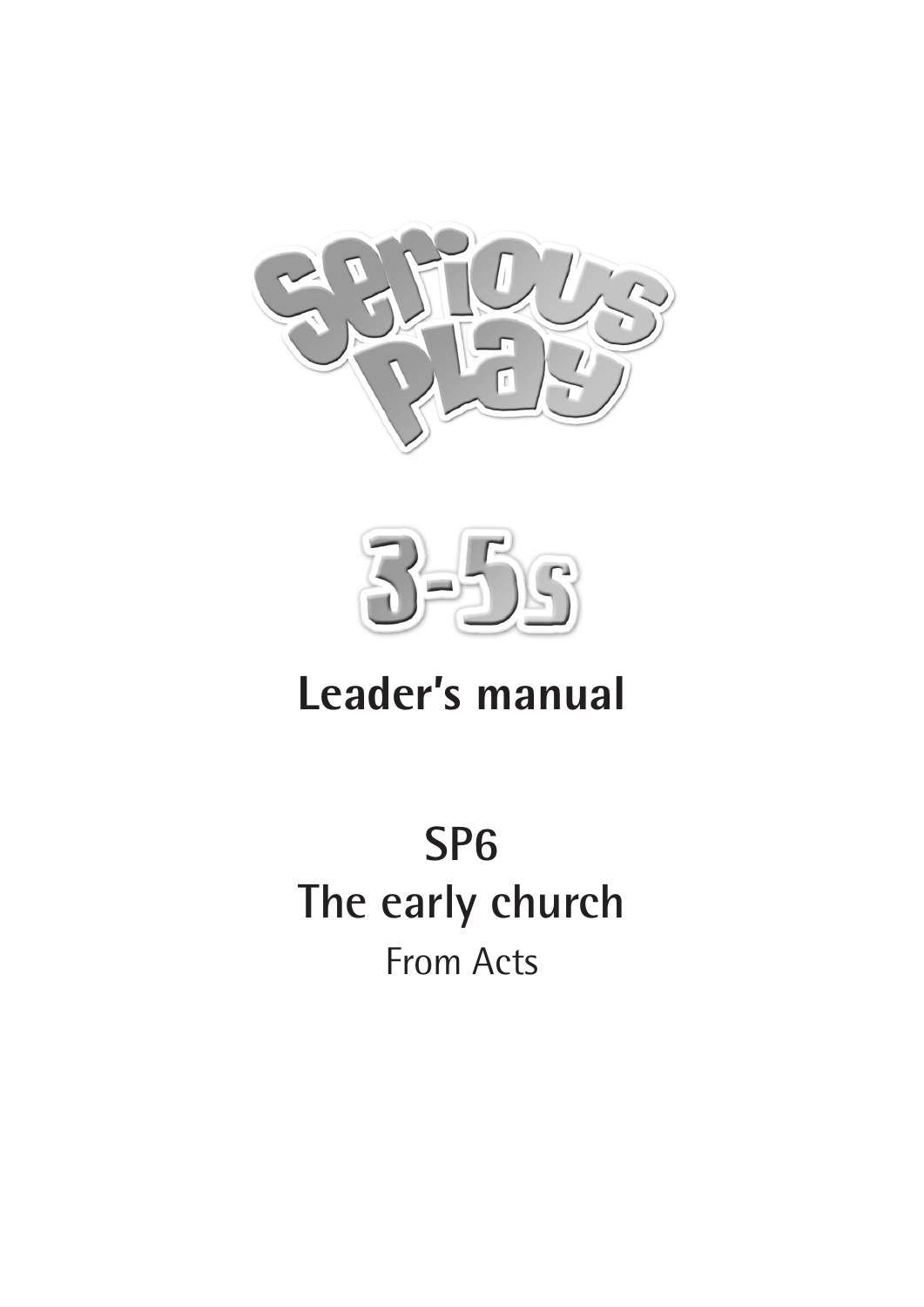# Contents

| How it works           |                       | 4  |
|------------------------|-----------------------|----|
| Unit introduction      |                       | 6  |
| Breakfast on the beach | John 21:1-19          | 9  |
| Spirit                 | Acts 1:4; 2:1-3,38-41 | 15 |
| Power of the Spirit    | Acts 3:1-16           | 23 |
| Big, loving family     | Acts 2:42-47; 4:32-37 | 29 |
| Bigger and bigger      | Acts 5:12-42          | 37 |
| Chosen and changed     | Acts 9:1-19           | 43 |
| Growing God's family   | Acts 9:19-31          | 51 |
| Prison praise          | Acts 16:25-34         | 59 |
| Shipwrecked!           | <b>Acts 27-28</b>     | 67 |
| All around the world   | <b>Acts 1:8</b>       | 75 |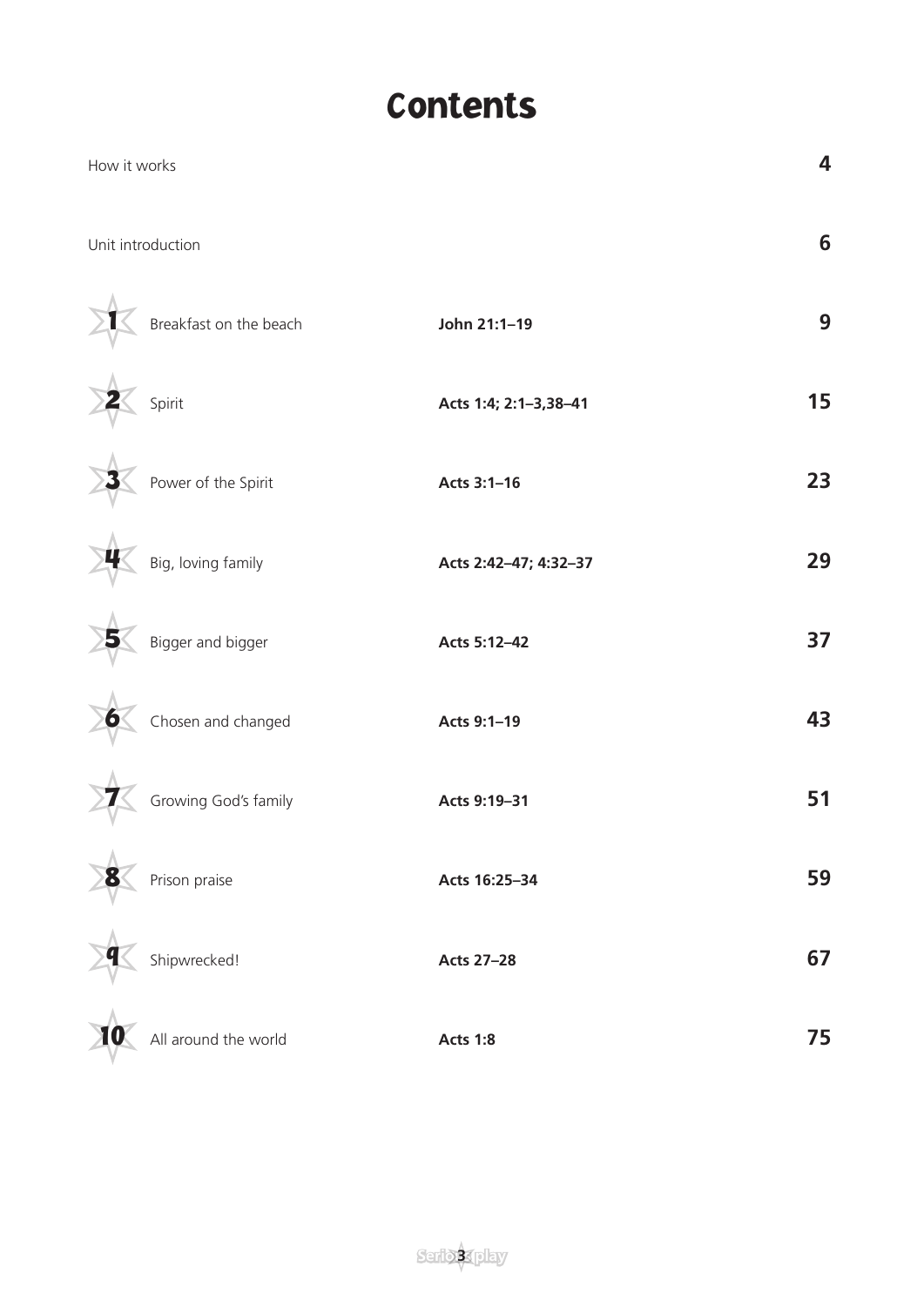# Serious play

# How it works How the sessions are structured

**Bible passage:** All sessions are Bible-focused

#### **Aim**

This is the 'big idea' to be taught during this session. It is child-oriented.

#### **Outcomes**

These statements break down the aim into 'do-able' chunks. There are generally only three, so that the leader can keep them in mind and check up later whether or not they were achieved. They are broken up into:

- knowledge information, concepts, beliefs
- understanding more personal ways of grasping the concepts in the session
- life application ways of making links between knowledge and children's lives, and reflecting on what kind of change might happen in response to God's word.

#### **Memory verse**

This verse will generally be based on the CEV Bible and will be taught during the session.

#### **Notes**

These notes for the leader give Bible context and background. There are hints regarding the theology of the passage, where it fits in salvation history and how it may properly be applied to both leader and child. There might also be comments about the management of the session content and special comments when needed about visual aids and activities.

#### **Leader's prayer**

This section links to the aim and outcomes, mentioning the way this session will actually call for a response from the child and make a difference in their lives.

#### **Gear**

A summary is given at the beginning of the session of all the equipment needed by the leader and when it will be used. Some items will be given as optional. The gear needed for the **Start up** and concluding **Activities** is given with the particular activity. Leaders should choose these in advance to ensure that they have all that is needed. It is advisable to try out any unfamiliar activity before the session to make sure it works.

#### **Get ready**

This section gives hints about important preparation to be done before the session starts.

# Start up

During this time activities occur that introduce the theme, aim and ideas of the session. There may be a few activities to choose from. Each activity has a specified purpose.

Your choice of activities will often depend on the children in your group and the space available.

**NOTE:** Sometimes during **Bible focus** time there will be a special comment to the leader about an issue that may come up during the session.

<u> - - - - - - - - - - - - - - - - - -</u>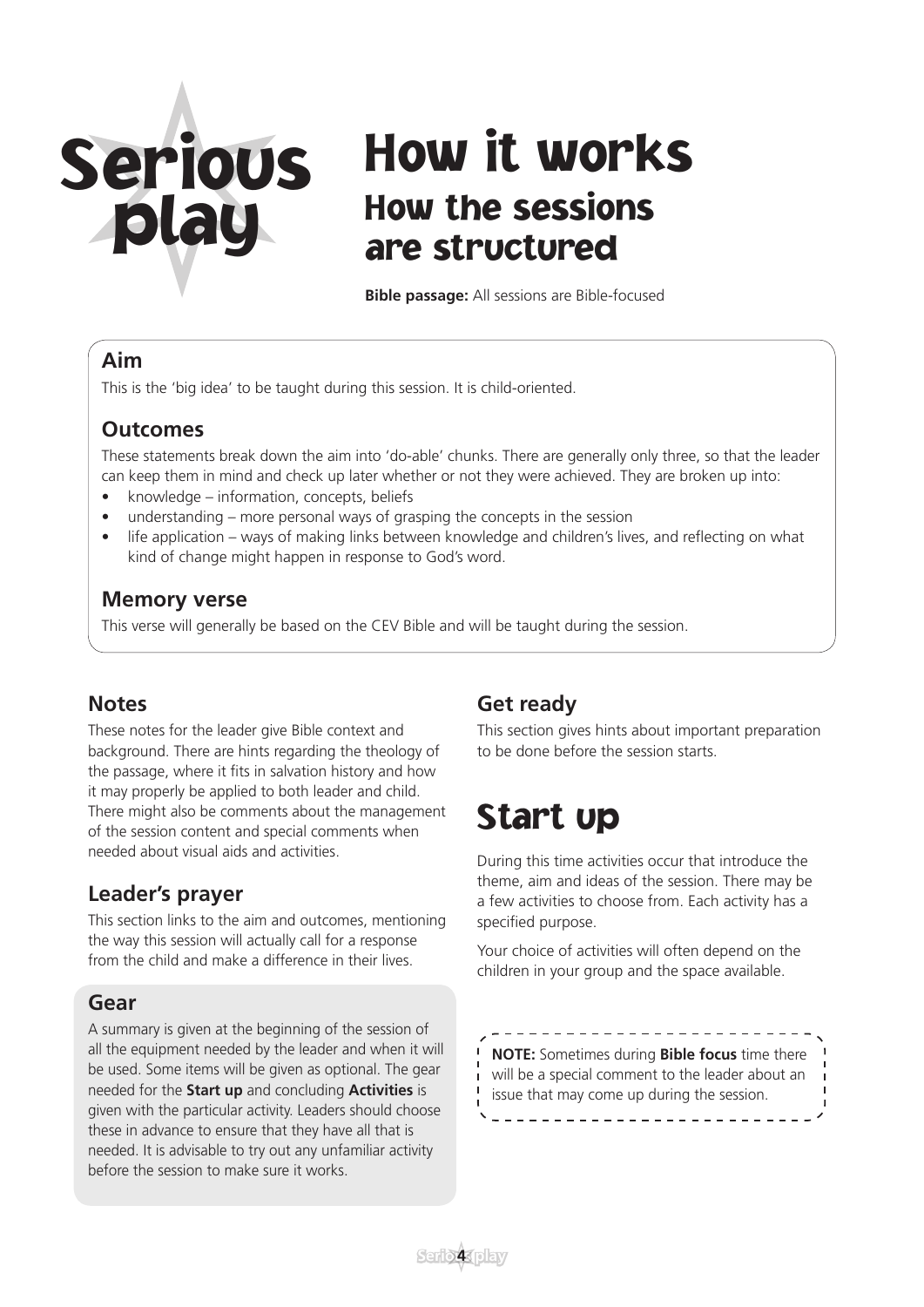# Bible focus

#### **Links**

? Links are made with the previous sessions.

Connections with life are raised and the children are encouraged to discuss 'real life' situations they face. We will raise the issue here and it will be drawn to a conclusion during **Bringing it together**.

#### **Teaching time**

This is the body of the session. It involves teaching and learning activities. For this youngest group the story time is usually presented first and activities done after to reinforce the main ideas raised by the story. The story time has as its central focus the explanation of the Bible text in an age-appropriate way so that the aim of the session is reached. The activities ensure that all the session outcomes are achieved.

**What the leader actually says to the children is presented in bold text.** Directions to the leader are in normal type.

In this part of the session the children are helped to understand the Bible. Concepts and activities are ageappropriate. The activities are designed to reinforce the Bible teaching by revising the main concepts and testing the children's recall.

Application is an important part of this section and it is done carefully, while being true to the passage and to the developmental needs of the children. At this youngest age group we are laying the foundations for further knowledge and understanding.

Regardless of the stage of their faith, they can be called on to respond and encouraged to know how God's word challenges them to love and trust Jesus as their Saviour and Lord.

This icon shows where in the session the Bible will be read to the children so they can listen to and interact with the word of God.

#### *Music spot*

Various songs, on readily available CDs, are suggested to link into the session and to provide a high-interest flow to the activities.

#### *Think about it*

Here the leader is encouraged to think through issues that occurred in the session and reflect on possible strategies for the future.

# Bringing it together

This section is really important. The leader is encouraged to allow enough time for this as connections are discussed that impact the children's lives.

There may be open-ended questions that encourage children to respond in their own terms. We are aiming for honest responses from the children.

The Memory verse is often taught during this part of the session.

#### *Prayer*

This will normally follow **Bringing it together** and allows for the issues highlighted by the children to be prayed about. Leaders will model prayer and also teach children how to pray – both for themselves and for others, and for issues in the wider world.

#### *Activities*

After the more formal learning time the leader is encouraged to choose one or more of the activities included in each session as a way of reinforcing the main learning ideas and also allowing the children to interact with the adult leaders and also their fellow group members.

#### *Munchies*

Many of the sessions contain ideas for **Munchies**  – food and drink that relate to the session for the children to enjoy. It is a good idea to check with parents for any allergies that their children might have before serving food and drink.

**NOTE:** The **Links** in each session help children to recall what they have already learned. Leaders may wish to include a reflective session also.\_\_\_\_\_\_\_\_\_\_\_\_\_\_\_\_\_\_

\_ \_ \_ \_ \_ \_ \_ \_ \_ \_ \_ \_ \_ \_ \_ \_

#### *Think ahead*

This is a very brief indication of what the leader will need to plan ahead for next session. It may involve equipment, people, and so on.

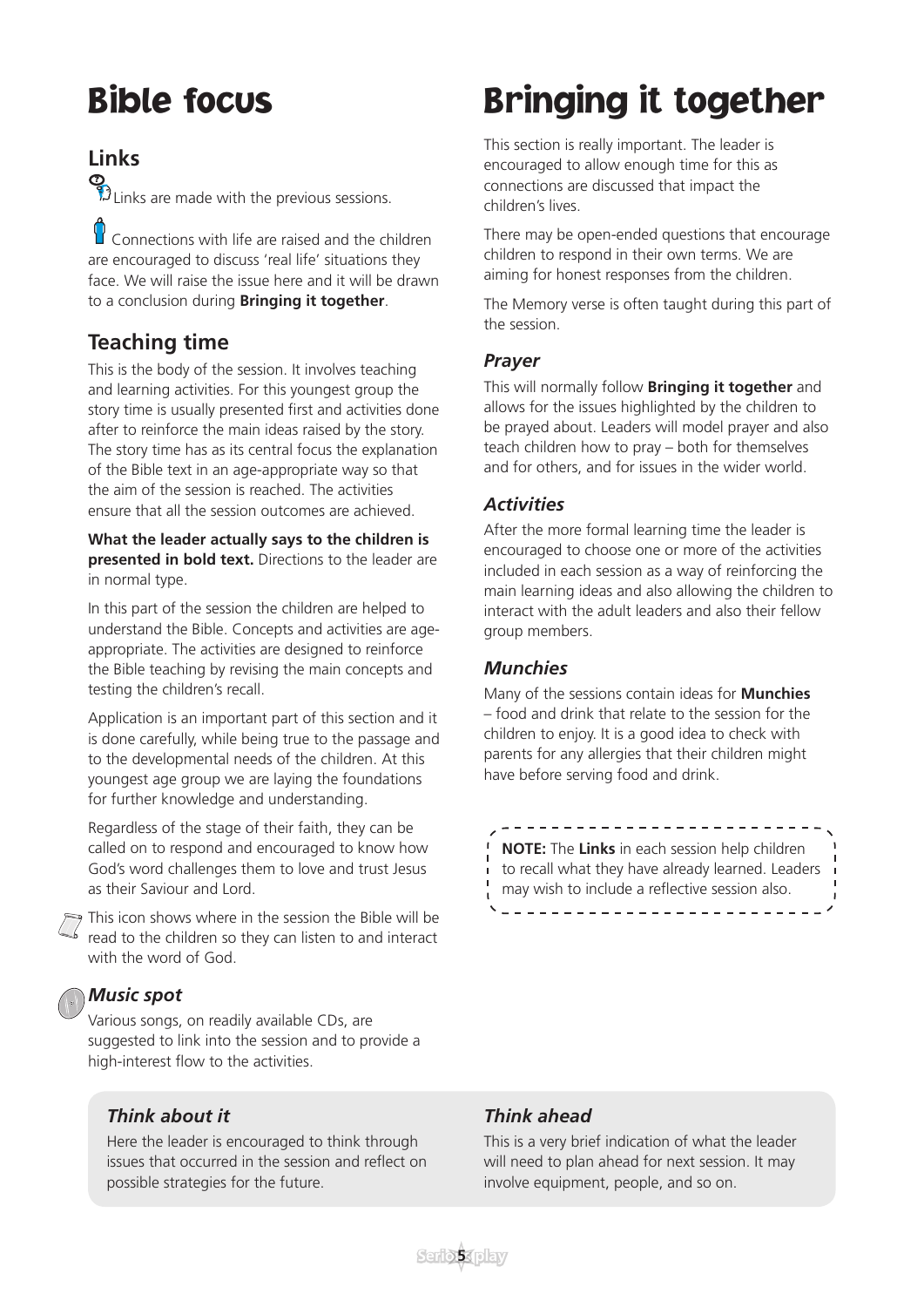# introduction The early church Unit

**From Acts**

#### **Unit aim**

The children will learn how the Holy Spirit helped people as they spread the good news about Jesus all over the world.

#### **Unit outcomes**

By the end of this unit the children will:

- know that Jesus told his disciples to tell people all over the world about him
- understand the Holy Spirit helped the disciples to tell people about Jesus
- understand that the Holy Spirit helped God's family to grow
- begin to appreciate that as friends of Jesus, they belong to God's family.

#### **Memory verses**

**Sessions 1–4** God has given us his Spirit. **1 John 4:13a (CEV)**

#### **Sessions 5–10**

God's message kept spreading. **Acts 12:24 (CEV)**



We encourage the children to understand that the Holy Spirit shaped the early church and that we can be part of God's family by believing in Jesus.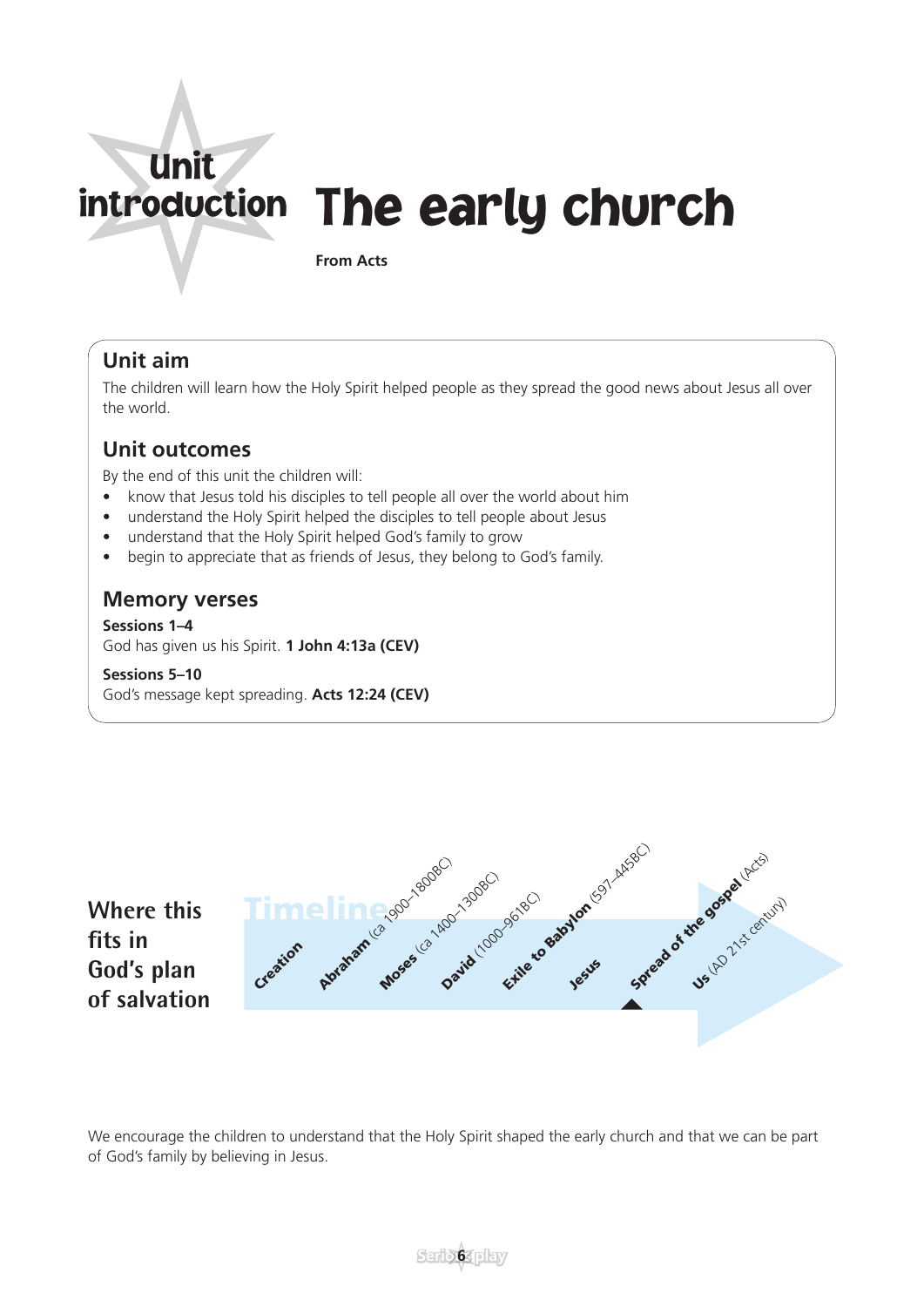#### **Notes**

#### *Bible background*

These ten sessions have a strong focus on a unique period of history – the early church. Luke, the writer of **Acts**, described how the Holy Spirit shaped and empowered the lives and teaching of the apostles after Jesus' ascension to heaven. The Holy Spirit was clearly at work in bringing about the growth of the church beyond the borders of Israel. The children will learn how the Holy Spirit, promised by Jesus and sent by God, helped the disciples to spread the good news, despite persecution and trials.

**Session 1** focuses on Jesus' commands to Peter to 'feed my sheep' and 'follow me'. The children will reenact the breakfast on the beach described in **John 21:1–19**. **Session 2** explores the coming of the Holy Spirit to the apostles during Pentecost. The children are reminded that when the Holy Spirit is with us, it's like Jesus being with us all the time. **Session 3** focuses on how the Holy Spirit helped Peter and John to heal and to teach.

**Session 4** introduces the idea that believers are all part of God's family – a big, loving family. Based on the description of how the believers in the early church related and behaved toward one other (**Acts 2:42–47; 4:32–37**), the children will hear how the Holy Spirit gave unity within the church. The concept of God's family is carried through the rest of the sessions and is given special attention in **Session 10**.

Although the early church experienced rapid growth, this growth was viewed with hostility by many. **Session 5** explores how this hostility led to persecution for the apostles, but reinforces how the Holy Spirit strengthened the apostles so that they continued to spread the message. **Session 6** focuses on Paul and his dramatic and unexpected conversion from an enemy of Jesus to a faithful friend and servant of Jesus. The children will again consider how the Holy Spirit changes people – even though it might seem to be an impossibility to us.

**Sessions 7-9** focus on Paul's ministry beyond the borders of Israel. All three highlight how Paul bravely told people about Jesus, often risking his life in the process. The children will re-enact events such as Paul's escape from Damascus, his stay in jail that led to the conversion of the warden, and his shipwreck on the way to Rome. The Holy Spirit is shown to be a helper who made it possible for the message to spread so far, and to be heard, despite numerous difficulties. During each session, the children will be reminded that God's family kept 'getting bigger'.

**Session 10** is a reflective session that explores just how far Christianity has spread. The children will review earlier sessions from the unit and will learn that there are Christians all over the world today. They will also hear that while Christians from others places may look and sound different, they all love and worship the same Jesus.

#### *Faith development*

Children grow and develop physically, emotionally, cognitively and spiritually at different rates and in different ways. The unit aims to encourage growth in trust of our loving and caring Creator God, for each child at his or her own pace. No matter what stage of their faith development, they can be challenged to respond to God with trust in his faithfulness.

Faith has been described as having four aspects: believing, imagining, trusting and doing. (See *Children Finding Faith* by Francis Bridger, SU, England, 2000, available from CEP.) Believing involves having faith in the truth of the gospel and a reliance on the promises of God in Christ. Imagining involves creatively exploring our beliefs. Trusting involves the relational side of faith. Doing is the way we act as an outworking of our faith. Children, like adults, benefit from learning approaches that involve exploring faith from each of these four aspects. These sessions have been written with this in mind.

#### **Special features**

The leader's pack includes:

- the **Leader's manual** of ten sessions
- a set of 10 full-colour A3 **Leader's posters**
- a sample of the **Telling others about Jesus booklet**. Extra sets may be purchased from CEP so that every child has their own copy to work with in each session.
- a set of photocopiable masters
- a variety of Visual aids and activities for each session.

#### *Leader's posters*

There is a Leader's poster to be displayed in each session, summarising the theme of the Bible teaching. These are useful for reinforcing teaching, summarising and recalling past sessions, and creating a colourful timeline of learning. Each Leader's poster includes cut-out figures to be Blu-Tacked to the poster during the session.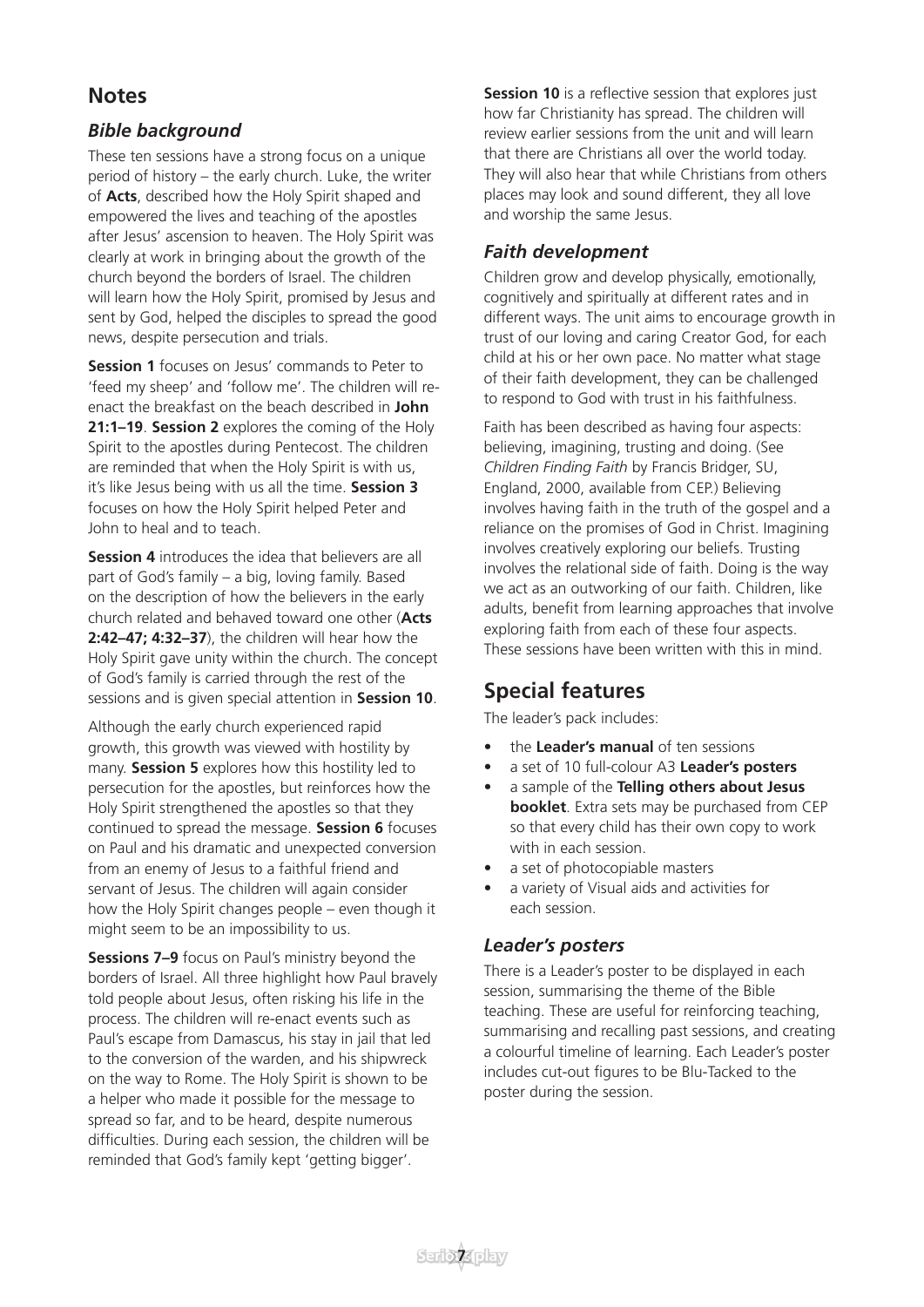#### *Children's component*

The children will receive a **Telling others about Jesus booklet**. Each session is represented by a page in the book. The **Leader's poster** for the appropriate session is reproduced on this page. In the centre pages of the book there are cut-out pictures. During each session the children will cut and paste the relevant figure(s) on the appropriate page for the session. You may need to cut out the figures for the children. During sessions the books can also be used as aids for revision. After the children have completed the page for the session, the booklets will be collected. The children will be able to take home their books in the final session as a reminder of what they have learned. You may wish to cover each child's book with clear Adhesive Contact at the beginning of the unit.

#### *Activities*

Children all learn in a variety of ways. *Serious play* is for three to five year-olds who enjoy and learn through play, are either non-readers or beginning readers, and are active in the years before formal schooling. Because of this, the story-time component of **Bible focus** is kept short and to the point, and the main concepts of the Bible passages are then reinforced in the activities.

At this stage the children are beginning to learn how to relate to God through his word, the Bible, and also through prayer. It is important that the leaders model this behaviour and encourage the children to follow their example.

A Memory verse activity is included in each session and is presented in an interactive way so that the children will begin to build their own personal store of Bible verses.

#### *Photocopiable masters*

Photocopiable masters have also been included with most sessions to provide extra craft activities to reinforce key learning concepts or the Memory verse. The opportunity should be taken when helping the children with these activities to talk to them and learn more about each individual.

When choosing the activities you will include in each session, the number of children in your group, their individual skills and the space you have available will be important considerations. Try to encourage a wide range of activities so that the different learning skills of the children will be catered for.

Purchase of the **Leader's pack** entitles you to make one copy for each member of your group.

#### *Music spot*

The *Earth movers* CD has been especially developed by CEP for use with the 3–5 year old age group. On the CD are songs about God and his promises, movement music for dance, music to cue the children to come back to the leader and get ready to listen, music to 'get up and boogie' to, and music for popular games such as pass the parcel and musical chairs.

Often the music helps the children to remember the significant learning that has taken place in the session. You may make one copy only of the CD onto audio cassette for use in the context of your church. This CD is available separately from your *kids@church* supplier.

Each session recommends the song or songs from the *Earth movers* CD that are most appropriate for reinforcing the key concepts of the session or the unit as a whole.

Other children's CDs you may find useful are:

- *• Promises, promises,* CEP
- *• Tomb breaker,* CEP
- *How cool is that*, Johnny Burns
- *Praise crazy*, Johnny Burns
- *• LIVE in the big tent,* Colin Buchanan
- *• Jesus rocks the world,* Colin Buchanan
- *• 10,9,8 … God is great,* Colin Buchanan
- *• Practise being godly,* Colin Buchanan
- *• Remember the Lord,* Colin Buchanan
- *Follow the Saviour,* Colin Buchanan
- *The King, the snake and the promise,* Emu Music
- *• Lovely jubbly,* Doug Horley
- *• Whoopah wahey,* Doug Horley

These CDs are available from CEP.



**Serio 8** Folay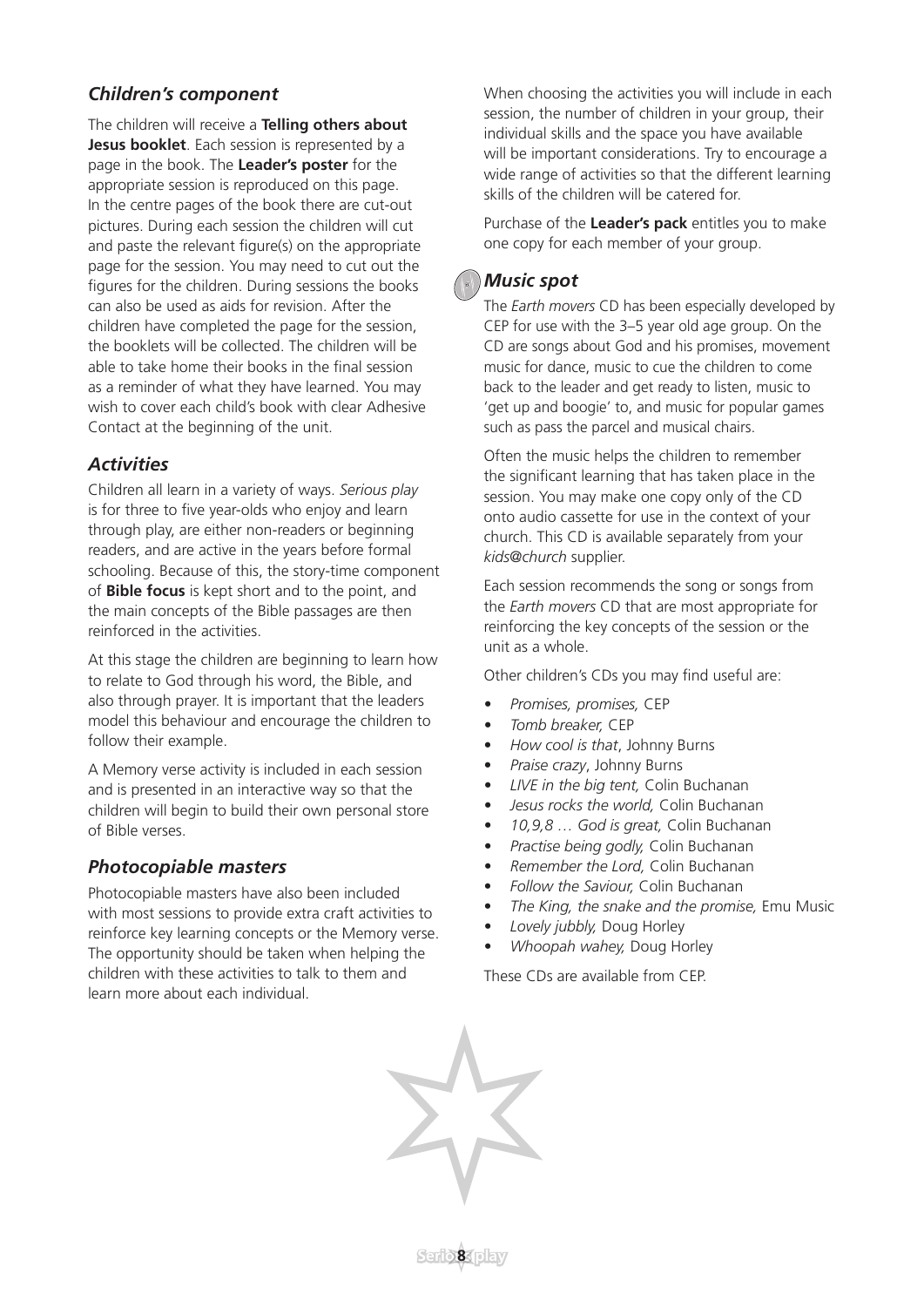

# 1 Breakfast on<br>1 The beach

**John 21:1–19**

#### **Aim**

To hear that Jesus is alive. Jesus forgave Peter and gave him a special job looking after his people.

#### **Outcomes**

By the end of this session the children will:

- know that after a miraculous catch of fish, the disciples had breakfast on the beach with the risen Jesus, and Peter declared his love for Jesus
- understand that we can love Jesus
- think of ways they can show their love for Jesus.

#### **Memory verse**

God has given us his Spirit. **1 John 4:13a (CEV)**

#### **Notes**

#### Read **John 21:1–19**.

This series explores the bigger theme of how the Holy Spirit empowered the growth of the early Christian church. The children will explore how the Holy Spirit helped the church to grow, their place in God's family, and how the Holy Spirit helps them.

On this, his third recorded appearance after the resurrection, Jesus found the disciples fishing on the Lake Tiberias (the Sea of Galilee). Their overnight fishing expedition was fruitless. When the risen Jesus appeared and advised them to let down their nets again, the tired disciples obeyed, although they did not recognise Jesus. Moments later when the net was miraculously overflowing with fish, John (called here 'Jesus' favourite disciple') recognised Jesus: 'It's the Lord!' (**John 21:7**). Immediately, Peter jumped overboard and made his way to Jesus.

The rest of the disciples found a fire waiting for them, some bread and some cooked fish. Both the miraculous catch and the meal of bread and fish would have reminded the disciples of Jesus' earlier miracles (**Luke 5:1–11; Matthew 14:13–21; Mark 6:30–44; Luke 9:10–17; John 6:1–14**).

Just as Peter emphatically denied Jesus three times in the hours following Jesus' arrest, Peter declared his love for Jesus three times over breakfast. His love was sincere. In effect, Jesus was reinstating Peter, reminding him to express his love by serving God's people. In Jesus' words, Peter was to 'Feed my sheep' and to 'Follow me'. Peter would go on to be a tremendous force in the early church, earning the name that had been given to him by Jesus upon their first meeting: Cephas (translated in Greek as Peter, both names mean 'rock').

#### **Leader's prayer**

Tell Jesus how much you love him and ask for the Holy Spirit's help to serve him better. Pray that the children will grow in their love for Jesus and will find ways to express their love for him.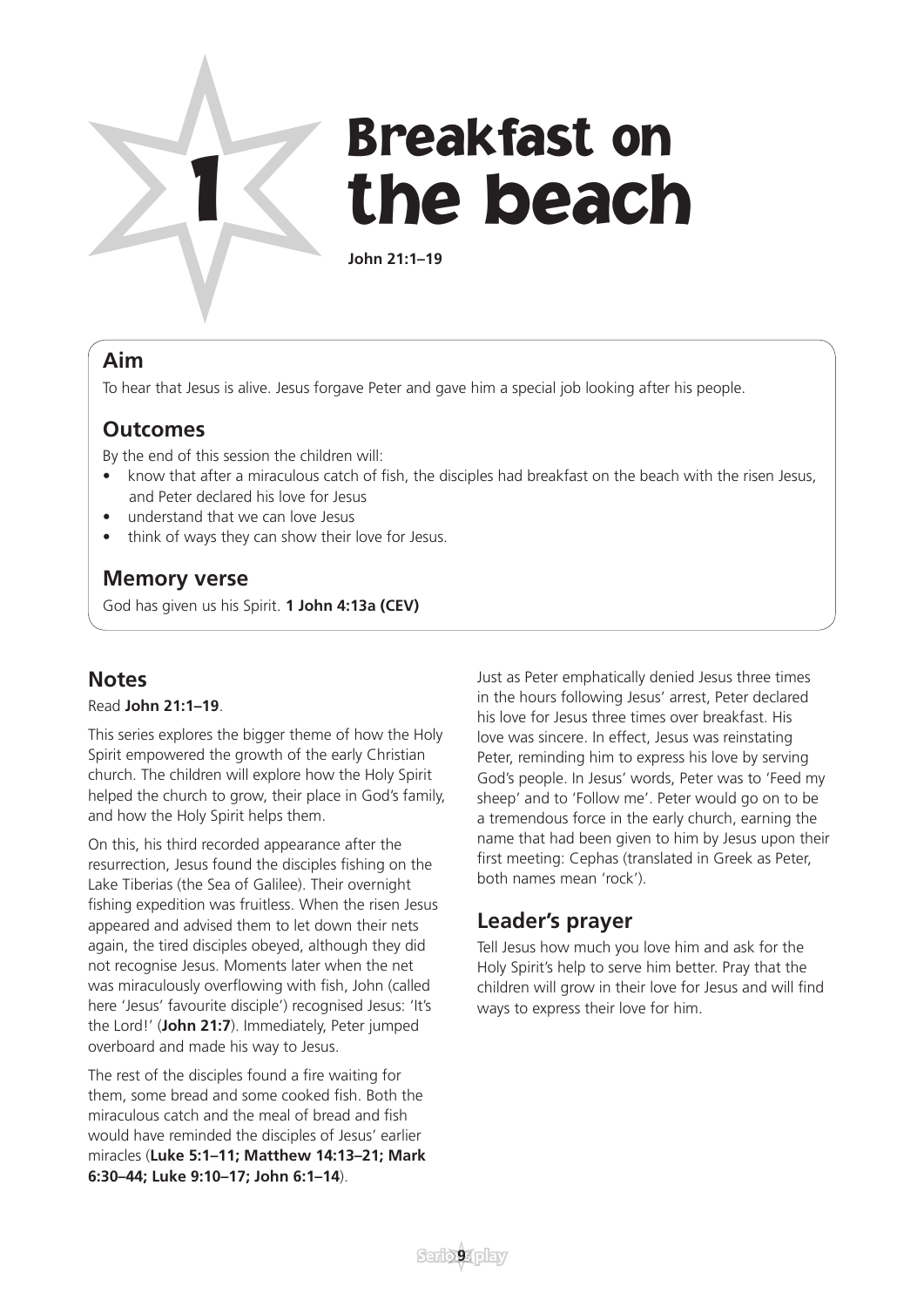#### **Gear**

- q Items to set up **Beach breakfast** (see **Get ready**)
- **Q** Leader's poster 1 (Jesus and Peter fishing)
- **Q** Blu-Tack
- $\Box$  A copy of the Hearts frame photocopiable (page 14) for each child
- q A **Telling others about Jesus booklet** for each child
- $\Box$  Scissors and glue sticks
- **Q** CD and CD player
- q Gear for chosen activities in **Start up** and **Activities** sections
- q Food for **Munchies**

#### **Get ready**

Display **Leader's Poster 1**.

Prepare the **Telling others about Jesus booklets**  as described on page 8. Cut out the Jesus and Peter figures from the centre spread in each child's booklet. Have the **Telling others about Jesus booklets** and figures ready to use in **Find and stick**.

Cut out the Jesus and Peter figures from **Leader's poster 1** ready for **Bible focus**.

Have a picnic blanket, plastic plates, cutlery and cups ready to use in **Beach breakfast** (see **Start up**). Place some wooden blocks or sticks and a piece of red cellophane to one side. Place some assorted breads and some fish-shaped crackers under a cloth. If time is limited, set up the beach breakfast before the session, otherwise allow the children to help as shown in **Beach breakfast**. If you don't wish to provide food in this session, provide playdough and ask the children to make plates of playdough party food during the **Beach breakfast** activity.

Use masking tape, rope or chalk to create a boat shape on the floor, large enough to allow all children to sit inside. Try to find some net curtain material or a crocheted blanket to use for a fishing net

#### **For extra impact**

Surround the boat with blue crepe paper streamers to represent water. Prepare fish fingers instead of the fish-shaped crackers.

# Start up

*Choose from the following activities in preparation for Bible focus. Tick each activity you do, for future reference.* 

#### *Breakfast fish*

Purpose: *To prepare a prop to use in Bible focus.*

#### **Gear**

- $\Box$  Empty cereal or other food boxes or
- **Q** Old Christmas cards
- $\Box$  Scissors for children

Draw simple fish shapes on the back of the cardboard. Prepare at least two for the children to cut out. Smaller children may need help with the scissors. Place the fish in the 'water' around your 'boat' with the colourful side showing.

If you have a lot of young children, try this alternative. Prepare lots of cardboard fish and hide them around the room. Play some funky music and encourage the children to find the fish. When they have all been found, ask the children to help you place them in the 'water' around the 'boat'.

#### *Beach breakfast*

Purpose: *To prepare a setting for Bible focus.*

#### **Gear**

- q Picnic items as described in **Get ready**
- **Q** Blocks and red cellophane (see **Get ready**)
- **q** Playdough (optional)
- □ CD player and CD of choice

Ask the children if they have ever had a picnic at the beach or near a river or lake. Talk about what happened at these picnics. Did anyone go swimming or fishing? What kinds of food did they eat?

Tell the children that they are going to have breakfast on a pretend beach and that you would like their help to get everything ready. Explain that at this picnic there was a small fire. Find the wooden blocks and build a fire. Add scrunched up red cellophane for the 'fire'. Pretend to warm your hands around the fire.

The children can have fun laying the picnic blanket and setting out the cutlery and cups. Keep the food aside for **Munchies**. If you are not providing food, invite the children to prepare some playdough bread and fish.

Play songs from a favourite CD as the children prepare the beach breakfast.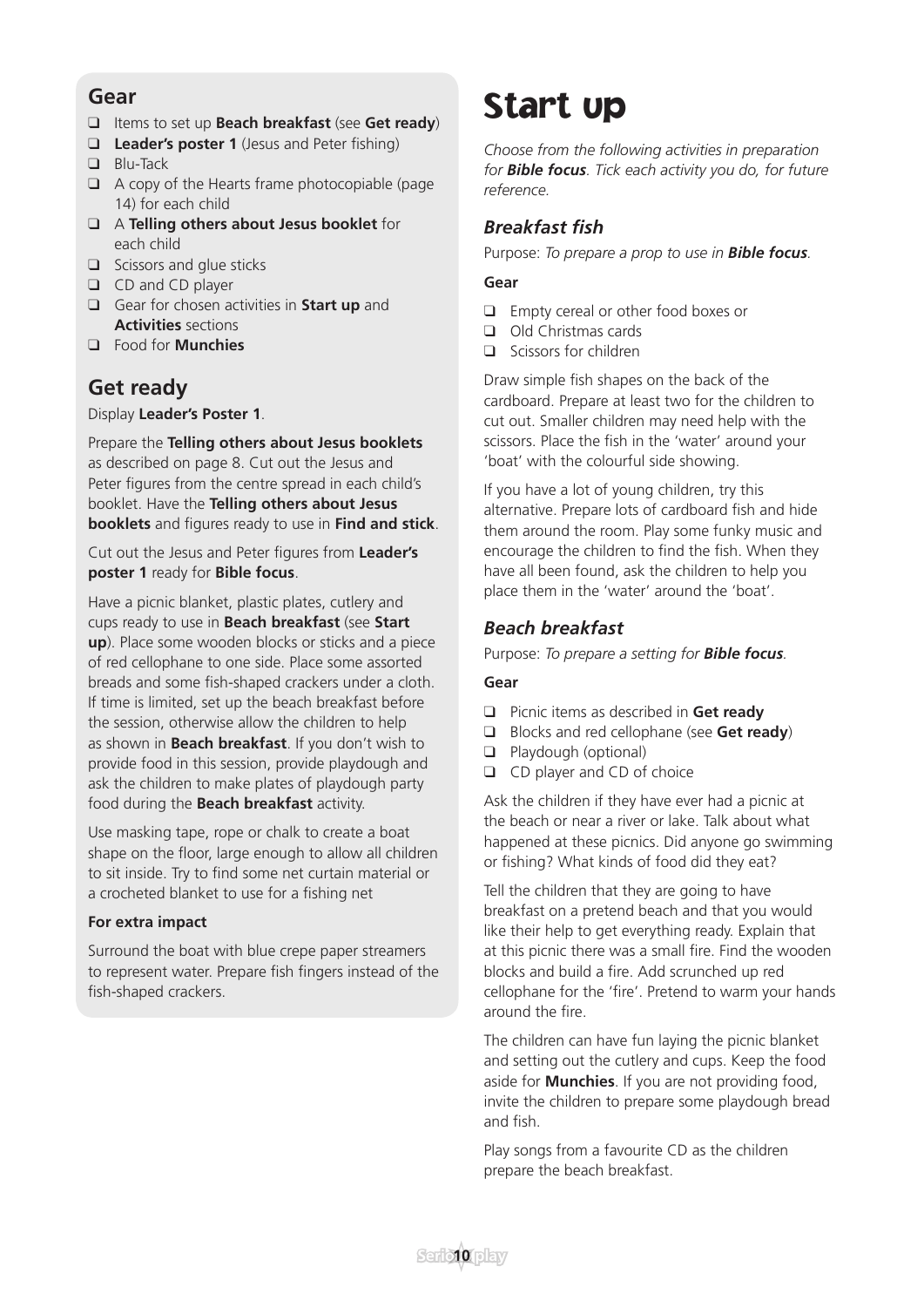#### *A spot of fishing*

Purpose: *To introduce the concept of fishing.*

Ask the children if they have ever been on a fishing trip. What did they catch? Ask them to show you with their hands how big the fish were.

Pretend to go on a fishing trip. Put on pretend 'fishing' clothes, such as long boots, and pretend to wade in the 'water'. Climb into the boat and sit down. Choose children to row the boat, find a good fishing spot and throw out the anchor. Sing the following silly verse to the tune of 'Ten little monkeys jumping on the bed'.

**Lots of little fishies swimming in the sea. Lots of little fishies say 'You can't catch me!' But if one little fishy swims into my fishing net, I'll be eating that fishy for my tea, I'll bet!** 

Explain that fishermen in Jesus' time often used nets to catch fish. Show the children how to 'cast the net' from the boat so that it lands flat. As the children take turns casting the net, toss a few fish (see **Breakfast**  fish) into it so they can drag in their 'catch'.

#### *Do you remember?*

Spend a few minutes finding out what the children remember about Jesus. Do they remember any of his miracles? Use any visual aids from previous units to help the children remember. Do they remember what happened to Jesus? Emphasise that Jesus, God's Son, died on the cross but rose again on Easter Sunday.

### Bible focus

#### **Links**

**Think of someone you love. You don't have to tell me who it is yet. Now show me with your hands how much you love this person** (allow the children time to respond)**. Now stand up and stretch and show me how much you love this person.**

Ask the children to sit.

**How do you show this person that you love them?** (Accept responses.)

**Put your hand up if you say 'I love you' to people you love.** 

**Hug yourself if you give people you love a great big squishy hug.** 

**Jump up and then sit down if you make people you love presents, like drawings or other special things.** 

**Clap your hands once if you help people you love.**

**Point to your mouth if you talk to people you love.** 

**Today we're going to talk about someone else we love and how we can show this person we love him.**

#### **Teaching time**

You will need **Leader's poster 1** (see **Get ready**), some Blu-Tack and the prepared Jesus and Peter figures.

Choose children to be 'Peter' and the 'man on the shore' (Jesus).

**The Bible says that some of Jesus' friends were fishermen. They had their own boats and fishing nets and fished all the time. But when they met Jesus, they left their boats and nets and followed him. They watched him do miracles, they listened to him teach people about God, and they loved him.**

**One day something happened to Jesus. Can you remember what happened to Jesus?** (Encourage the children to recall the events of Jesus' death and resurrection.)

1

**After Jesus died, Jesus' friend Peter said, 'I'm going fishing.'**

#### **'Me too!' said some of Jesus' other friends.**

All follow 'Peter' to the 'boat' and climb in.

#### **They climbed into the boat and when they found a good fishing spot, they let down their net.**

Invite the children to take turns to throw out the net. Try all sides of the 'boat'. Each time, shake your head and say, 'No fish here. Try again.'

**The men tried to catch fish all night … but it was no good. There were no fish. They had fished all night for nothing!**

**How would you feel after all that fishing?** (Tired, sore, bored, annoyed.)

**Just then, the men saw another man standing on the shore of the lake.** 

Hold up **Leader's poster 1** and ask a child to Blu-Tack the Jesus figure to the beach.

**He called out to them, 'Friends, have you caught anything?'**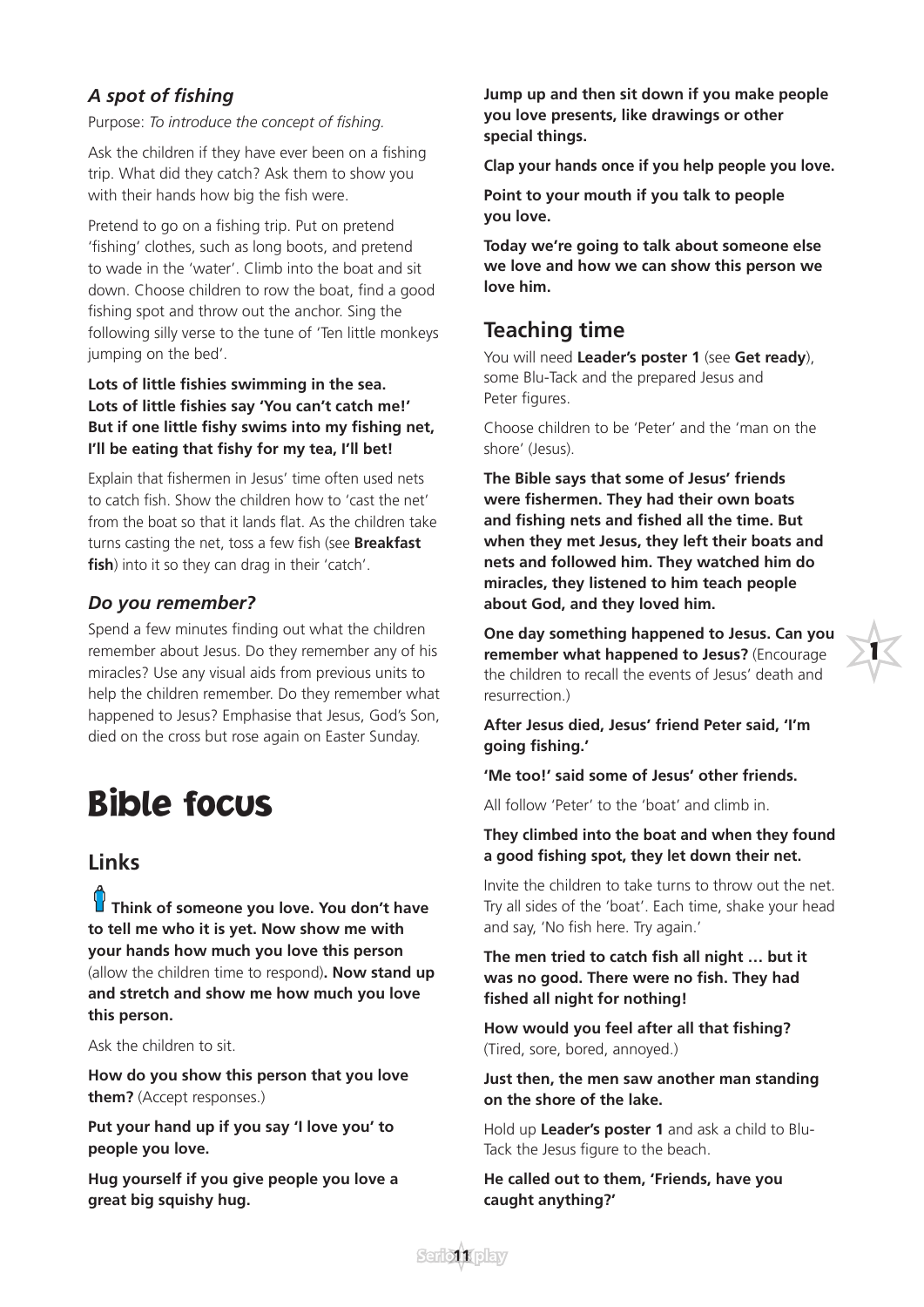**The friends said …** (all say 'No')

#### **'Throw your net over the right side,' called out the man. The men shrugged their shoulders and did what the man said.**

Show the children the right side before they throw the net. Quickly fill the net with 'fish'.

**Suddenly, the net was so full of fat, wriggly fish that the men could barely lift it into the boat! There were fish flipping and flopping everywhere!**

**The men looked at the fish … and then they looked at the man on the shore. 'It's the Lord!' shouted one of them, 'He's alive!'**

**Who was it?** (Jesus.)

**Peter didn't waste time. He jumped into the water. Splash! He swam to the shore and ran up to Jesus.** 

Hold up **Leader's poster 1** and ask a child to Blu-Tack the Peter figure near the Jesus figure.

**Why do you think Peter did that?** (Accept responses. He loved Jesus and wanted to be with him.)

#### **A few minutes later the other disciples**

**followed. On the beach there was a fire with some fish cooking over it, and next to that was some bread. It was breakfast time … breakfast on the beach!** 

**Who thinks it would be fun to eat breakfast on the beach?** (Accept responses.)

**When breakfast was over, Jesus and Peter sat and talked.**

**'Peter,' asked Jesus, 'Do you love me?'** 

**'Yes, Lord, you know I love you,' replied Peter.** 

Repeat Jesus' question and Peter's answer two more times.

**Then Jesus said to Peter, 'Look after my people. Then they will know that you love me.'**

# Bringing it together

Hold up **Leader's poster 1**. Invite the children to describe what is happening in the picture.

**Do you think Peter loves Jesus?** (Yes.)

**What did Jesus want Peter to do?** (Accept responses. Look after God's people.)

Tell the children how you show Jesus you love him.

**Do you love Jesus?** (Accept responses.)

**How can you show Jesus you love him?** (Accept responses.)

**Jesus wants us all to love him. We can show him in lots of ways – like saying prayers to him, reading about him in the Bible, telling others about him, saying 'I love you, Jesus', singing songs about Jesus, and so on. We can show Jesus we love him even though he is in heaven.**

#### *Prayer*

Sit in the 'boat' set up in **Get ready**.

Invite the children to offer prayer requests or to say their own prayers. Encourage the children to repeat the following prayer after you. To finish, all jump into the 'water' and swim to the shore.

**Jesus, we love you. Help us to show you how much we love you. Help us to show other people we love you too. Amen.** 

#### *Take home*

#### **Gear**

- $\Box$  A copy of the Hearts frame photocopiable (page 14) for each child
- $\Box$  Coloured pens and pencils

Help the children to make a poster declaring their love for Jesus. Hand each child a copy of the photocopiable on page 14. Invite the children to draw themselves in the space provided.

Encourage the children to take home their posters in their *Serious play* backpacks and to tell someone at home how much they love Jesus.

#### *Music spot*

Encourage the children to join in as you play one of the following. Dance to the music!

**Jumping for Jesus**, track 9 on Johnny Burn's *How cool is that!* CD.

**Jesus loves kids like us**, track 11 on CEP's *Earth movers* CD.

#### *Memory verse*

Sit in the 'boat' set up in **Get ready**.

Say the Memory verse to the tune of 'Row, row, row your boat' two or three times.

**God has given us, given us his Spirit God has given us his Spirit. 1 John 4:13**

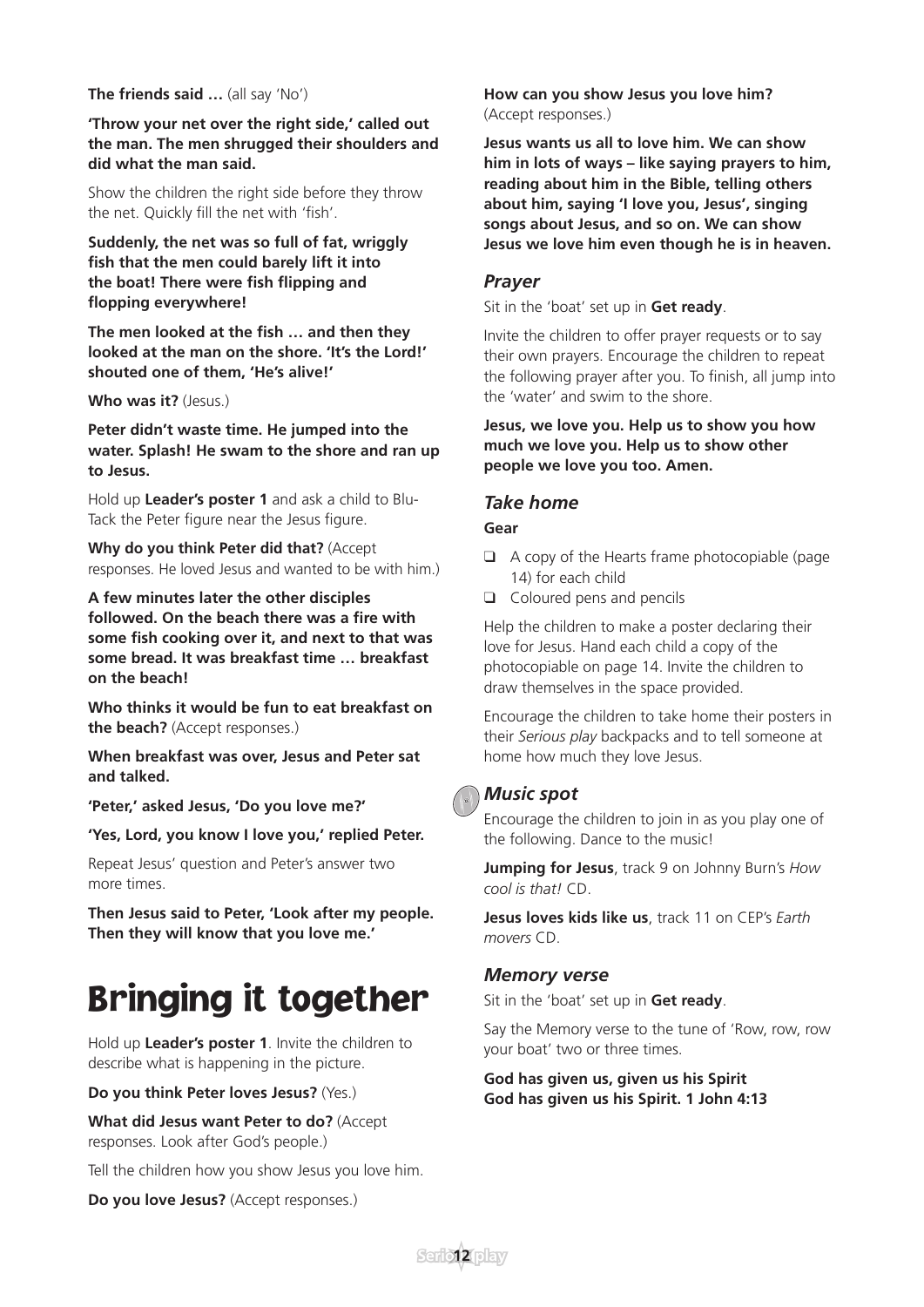# **Activities**

*Choose from the following activities to conclude the session. Play music while the children are working.*

#### *Find and stick*

#### **Gear**

- q A **Telling others about Jesus booklet** for each child
- $\Box$  The pre-cut Jesus and Peter figures
- $\Box$  Glue sticks
- $\Box$  A small piece of red cellophane for each child, or some red glitter

Hand each child their **Telling others about Jesus booklet**. Help them to write their name on the front cover.

Hold up **Leader's poster 1**. Ask the children if they can find the same picture in their booklet. See if the children can find:

- the fishing boat
- a net full of fish
- a fire
- the beach

Help the children to glue the Jesus and Peter figures next to the fire. Glue the cellophane or glitter onto the fire. As you do this, ask the children which question Jesus asked Peter. What did Peter answer?

Remember to collect the **Telling others about Jesus booklets** after this activity ready for the next session.

#### *Act it out*

Invite the children to re-enact the story from **Bible focus**. Choose a volunteer to be Jesus and another to be Peter. All except 'Jesus' should sit in the boat. Ask the children to mime the following. As an option, say the rhyme from **A spot of fishing** (page 11), adding the second verse.

- One night Jesus' friends went fishing.
- They fished all night but they didn't catch anything.
- In the early morning, when the men were tired, Jesus appeared to them and said, 'Let down your net.'
- The men did. They caught lots and lots of fat, wriggly fish!
- Peter swam and ran to Jesus. The other men followed, dragging the net onto the shore.
- They all had breakfast on the beach.
- Jesus said to Peter, 'Do you love me?'
- Peter said, 'Yes! Yes! Yes!'

**Lots of little fishies swimming in the sea. Lots of little fishies say 'You can't catch me!' But if one little fishy swims into my fishing net, I'll be eating that fishy for my tea, I'll bet!** 

**Lots of little fishies swimming in the sea, Jesus appeared and he said to me, 'Put your net in the water just once more' … And we took lots of little fishies ba-ack to the shore!**

1

#### *Munchies*

#### **Gear**

- q Bread and fish-shaped crackers (see **Get ready**)
- **Q** Water
- $\Box$  Fish fingers (optional)

Invite the children to enjoy the bread and 'fish' breakfast set up during **Start up: Beach breakfast**. You may like to invite the children to share this meal straight after **Bible focus**.

#### *Think about it*

Did the children understand that Jesus wants us to love him? Could they think of ways they can express their love for Jesus?

#### *Think ahead*

You will need **Leader's poster 2** (Apostles) and a **Telling others about Jesus booklet** for each child. Also some red dot stickers, crepe paper, some party hats and a copy of the Fire and box photocopiable (page 20) for each child.

Refer to **Gear** for **Session 2** (page 16).